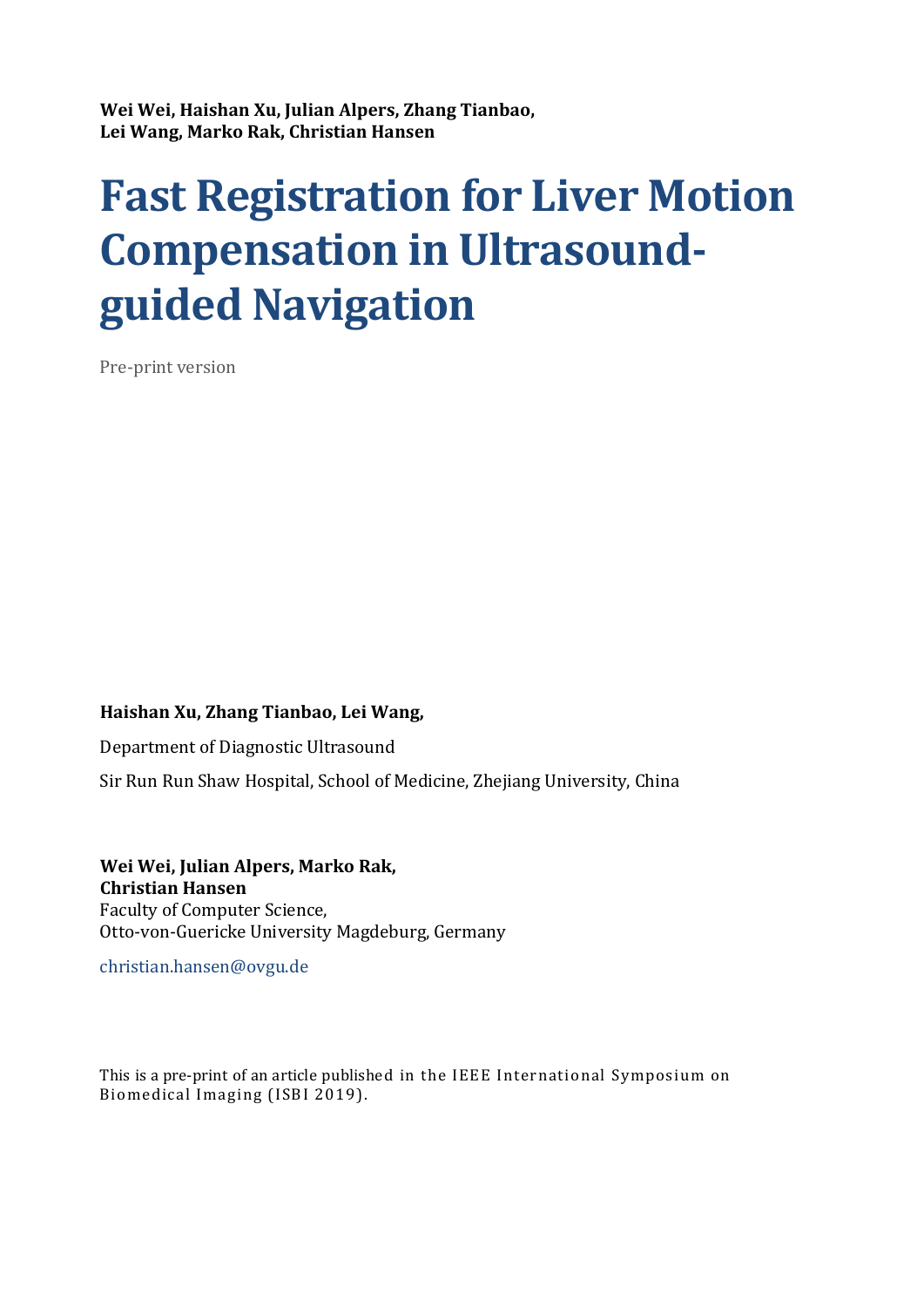# FAST REGISTRATION FOR LIVER MOTION COMPENSATION IN ULTRASOUND-GUIDED **NAVIGATION**

*Wei Wei*a,<sup>∗</sup> *, Haishan Xu*b,<sup>∗</sup> *, Julian Alpers*<sup>a</sup> *, Zhang Tianbao*<sup>b</sup> *, Lei Wang*<sup>b</sup> *, Marko Rak*<sup>a</sup> *, Christian Hansen*<sup>a</sup>

<sup>a</sup> Faculty of Computer Science & Research Campus STIMULATE, University of Magdeburg, Germany  $<sup>b</sup>$  Sir Run Run Shaw Hospital, School of Medicine, Zhejiang University, China</sup>

## **ABSTRACT**

In recent years, image-guided thermal ablations have become a considerable treatment method for cancer patients, including support through navigational systems. One of the most critical challenges in these systems is the registration between the intraoperative images and the preoperative volume. The motion secondary to inspiration makes registration even more difficult. In this work, we propose a coarse-fine fast patient registration technique to solve the problem of motion compensation. In contrast to other state-of-the-art methods, we focus on improving the convergence range of registration. To this end, we make use of a Deep Learning 2D U-Net framework to extract the vessels and liver borders from intraoperative ultrasound images and employ the segmentation results as regions of interest in the registration. After an initial 3D-3D registration during breath hold, the following motion compensation is achieved using a 2D-3D registration. Our approach yields a convergence rate of over 70% with an accuracy of  $1.97 \pm 1.07$  mm regarding the target registration error. The 2D-3D registration is GPU-accelerated with a time cost of less than 200 ms.

*Index Terms*— U-Net, CMA-ES, CUDA, Registration

### 1. INTRODUCTION

Liver tumor ablation techniques such as microwave or radiofrequency ablation have become relevant treatment options to handle metastases in recent years [1, 2]. A number of intraoperative imaging modalities like ultrasound (US) or computed tomography (CT) can be used to guide the performing radiologist during needle insertion. Compared to CT, US devices have the advantage of real-time image acquisition which is necessary to handle the motion of the internal organs without breath control devices. Therefore, radiologists may prefer using US in liver ablation procedures. Unfortunately, due to its low image quality US images rarely show tissue details, especially small tumors or other small risk structures. To overcome the lack of visibility, interventional navigation systems have been developed in recent years to guide the radiologist during needle insertion [3, 4]. Regarding navigation accuracy, the most critical part is the registration of the preoperative volume to the intraoperative data.

One type of method covers the static 3D-3D registration. These approaches usually yield a higher global accuracy during breath holding intervals but often lack the ability for small local adjustments within a Region-Of-Interest (ROI) around the target structure. Penny et al.[5] have introduced a navigation system where registration relies on manual annotation and a simple Iterative-Closest-Points algorithm. In [6], a 3D US volume is reconstructed from 2D laparoscopic US images and aligned with a CT volume using a stochastic optimizer. Lange et al. [7] propose a method of combining anatomical landmark information with TPS non-rigid wrapping method which yields a promising registration result. Haque et al.[8] have proposed a coarse-to-fine registration method which achieves high accuracy on both MR and CT data with a tolerable computation time of 40s. These approaches require breath holding during the scan. Once the breath holding machine is turned off, the registration is disturbed by breath motion up to several centimeters. Banerjee [9] takes the advantage of the 3D ultrasound device and introduces a registration with block-matching technique. His method yields a high registration accuracy 1.8 mm with low time cost of 125 ms.

Another approach is the registration of 2D US images to a 3D volume without reconstruction. These approaches usually do not provide a high global accuracy but focus on minimization of the target registration error (TRE) in a specific ROI. Wein et al. [10] apply a method to generate synthetic US images out of a resliced CT volume. Afterwards, the synthetic US image is aligned with the real US image using the correlation coefficient as similarity measurement. Xu et al. [11] extend mutual information similarity with additional spatial mutual information and show a promising registration result. Weon et al. [12] propose a real-time registration method between 4D preoperative image and intraoperative 2D ultrasound image. They take the advantages of acquired 4D preoperative images to demonstrate breath motion and a fixed 3D US probe which can capture 3D US volume for the rough pose estimation and 2D US image for the motion compensation. Although the registration method outperforms

<sup>∗</sup>These authors contributed equally to this work.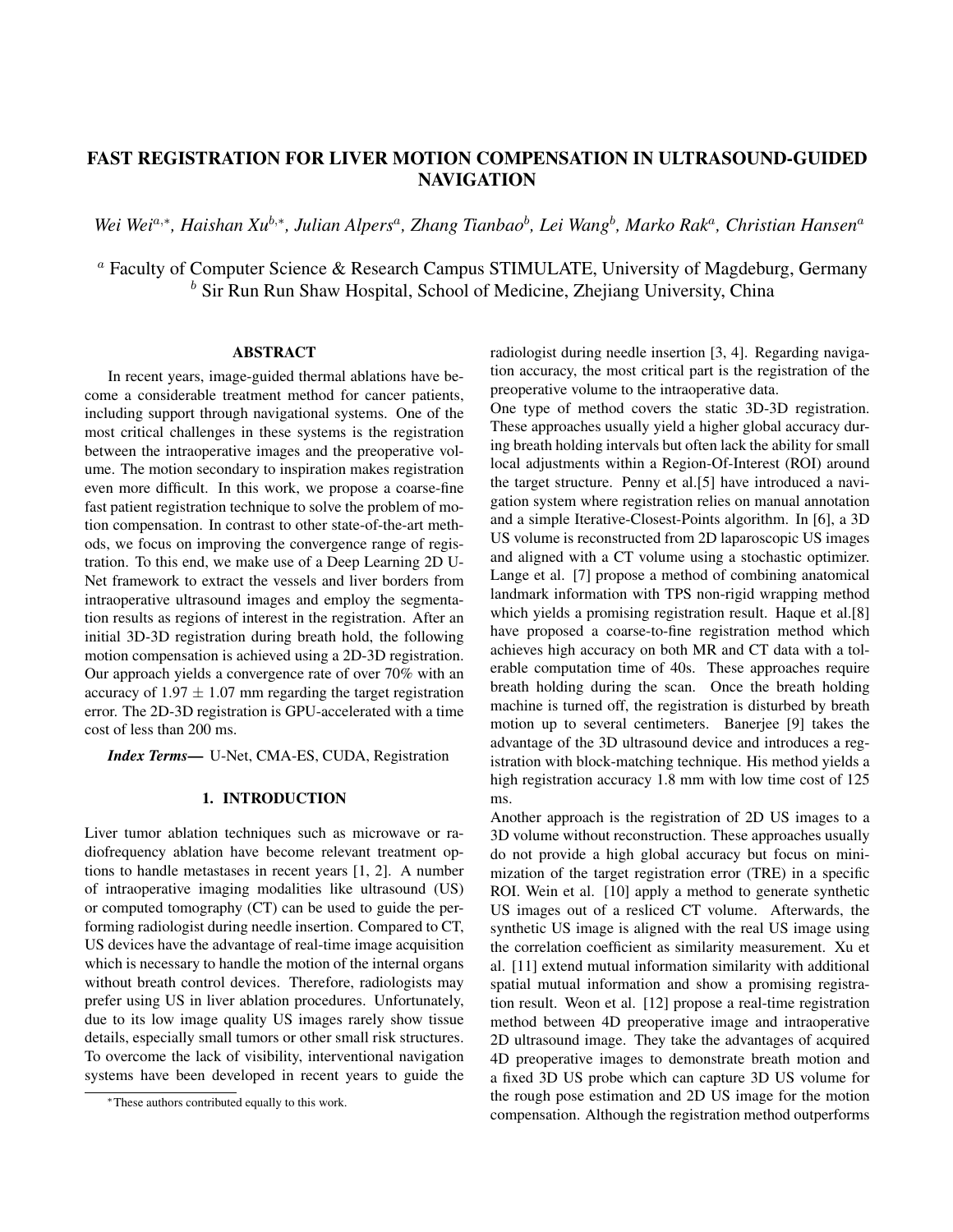other state-of-the-art methods, their clinic setups are significantly different to the common clinical workflow of the liver tumor ablation procedure. In this work, we propose a fast registration pipeline to compensate translational liver movement caused by patient breathing. In contrast to the other stateof-the-art methods, our goal was to speed up and improve the convergence range of image registration, which enables a fully automatic registration without any manual initial pose placement and handles large motion secondary to deep inspiration. The main contribution to achieve this is two stage coarse-fine approach combining 3D-3D registration to find the initial alignment and a fast 2D-3D registration to optimize the accuracy while ensuring a rather wide convergence range.

| Authors             | <b>Type</b> | Accuracy [mm]   | Time [s] |
|---------------------|-------------|-----------------|----------|
| Penny et al. [5]    | $3D-3D$     | $10 \pm ?$      | 300      |
| Fusaglia et al. [6] | $3D-3D$     | $5 + ?$         | 720      |
| Banerjee et al. [9] | $3D-3D$     | $1.8 \pm ?$     | 0.125    |
| Haque et al. [8]    | $3D-3D$     | $3.22 \pm 1.91$ | 40       |
| Wein et al. [10]    | $2D-3D$     | $8.1 \pm ?$     | 40       |
| Xu et al. [11]      | $2D-3D$     | $4.13 \pm 1.27$ | 76       |
| Weon et al. $[12]$  | $2D-4D$     | $2.42 \pm 0.87$ | 0.06     |
| Our method          | $2D-3D$     | $1.97 \pm 1.07$ | 0.16     |

Table 1. Overview of the related work regarding the patient registration compared to our approach.

#### 2. MATERIALS AND METHODS

#### 2.1. System Setup

In this setup, we used a Northern Digital Inc. Polaris Vicra camera to track passive optical tracking markers, which are mounted onto the US probe. As long as the line of sight is not interrupted, this device allows an accurate tracking of the probe providing the transformation  $^{Cam}T_{US.P}$ . The relation between the probe and the US image  $^{US.P}T_{US,I}$  is given by calibrating the probe once in advance using a specially designed calibrator. The US image coordinate system is defined in 3D space, which has the same origin and aligned axes as the 2D US image coordinate system. The missing transformation from the preoperative CT volume to the intraoperative US image  ${}^{CT}T_{US,I}$  is initially computed using the coarse registration approach described in the Section 2.2 and then improved by 2D-3D fine registration discussed in the following Sections 2.2 and 2.3. The final visualization of the navigation system is based on the preoperative CT volume data. Therefore, the final transformation from the NDI tracking camera to the preoperative volume  $CamT_{CT}$  is given by Equation 1.

$$
^{Cam}T_{CT} = ^{Cam} T_{US.P} * ^{US.P} T_{US.I} * (^{CT}T_{US.I})^{-1} (1)
$$

#### 2.2. Preprocessing

As depicted in Figure 2, US images mainly reveal the anatomy of vessels and the boundary of the liver surface. On the other hand, a CT volume provides a wide capture range and shows more organs and details of tissues. To handle image variability between CT and US images, our registration method is focused on both, the vessel structures and the boundary of the liver. Thus a 2D U-Net supporting multiple classes was implemented to extract the necessary information from the US images as a variation of the original U-Net introduced in [13]. In this network, stochastic gradient descent was used as the optimizer with a momentum of 0.85 with a learning rate of 0.05. Dropout layers were used in order to improve the generalization capability of the network with a drop-rate of 0.5. The network has been extended with multiple classes including background, liver boundary and vessel. A cost function was defined as a weighted summary of Dice similarity coefficient of the three components using the coefficient 0.001, 0.5 and 1.0 for background, liver boundary and vessel, respectively. The network is trained with 262 US images (with ground truth segmentation) from seven different patients. Eighty percent of the images were used for training and 20 percent for validation. To avoid the correlation of training and test datasets, the leave-one-patient-out strategy is applied with seven folds. The prediction results show a good segmentation with mean Dice scores of 0.5 for vessel structures and mean Dice scores of 0.6 for liver boundary. This segmentation provides an adequate quality of mask which is used in image registration. The result of prediction is used to define a mask (Figure 2) for the similarity measurement where  $\Phi_v$  and  $\Phi_b$  correspond to the vessel and liver boundary respectively.

During the perioperative phase, tracked US images are acquired by swiping the patients while breath holding. The acquired images are processed in real-time using the trained 2D U-Net. Afterwards the segmented 2D vessel structures are reconstructed into 3D space. A rigid registration is performed to align the preoperative CT volume and the reconstructed vessel structures using a cost function calculating the overlap of the vessel structures and an optimizer: evolutionary strategy of a co-variance matrix adaptation (CMA-ES) [14] which can maximize the overlap.

#### 2.3. 2D-3D image registration

Due to the variability of liver tissue between US images and CT images the detected masks are applied on US images to minimize the possible ambiguities and to reduce the computational effort. Furthermore, gray values of US images are inverted to reduce the variability of vessel appearance between the US and enhanced CT image. In addition, we make use of the gradient orientation (GO) to measure the similarity of vessel structures.

$$
GO = \begin{cases} \frac{1}{N} \sum_{i=1}^{m} \frac{2 - \ln(\left| \arccos(\cos(\theta_i)) \right| + 1)}{2}, & \Phi_b \cap \Psi_b > 0\\ \frac{2 - \ln(\pi + 1)}{2}, & \Phi_b \cap \Psi_b = 0 \end{cases}
$$

$$
cos(\theta_i) = \frac{\nabla I_{CT, r}(i) * \nabla I_{US}(i)}{\|\nabla I_{CT, r}(i)\| * \|\nabla I_{US}(i)\|}
$$
(2)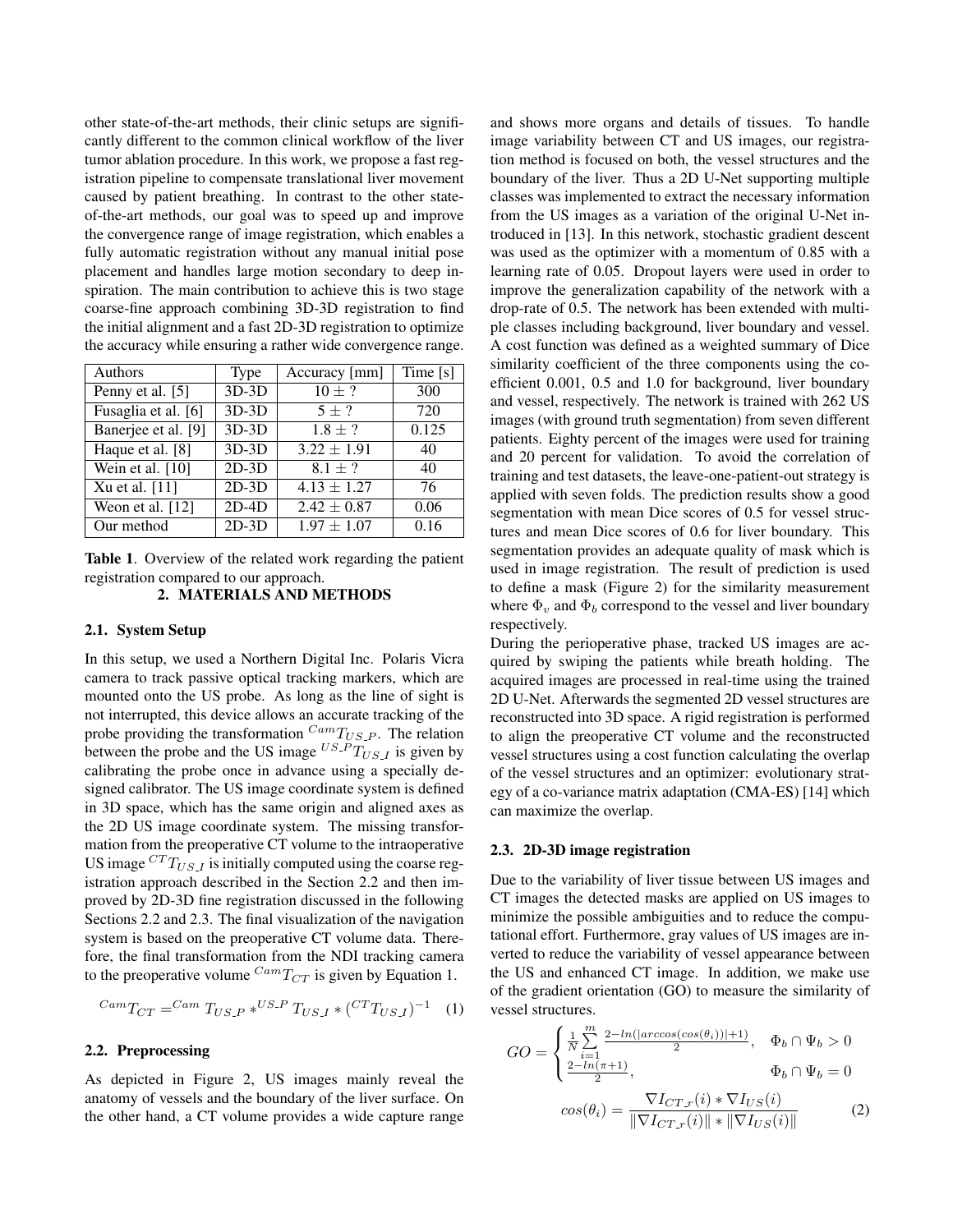

Fig. 1. The diagram of the 2D U-Net which was trained to extract information about the vessel and liver boundary masks.



Fig. 2. Example segmentation result for a single slice US image using the trained 2D U-Net.  $\Phi_v$  (red) shows the vessel segmentation, and  $\Phi_b$  (yellow) shows the mask of the liver surface.

The GO compares gradient vectors on vessel borders from both US and resliced images. The intraoperative detected vessel mask and the resliced vessel mask derived from preoperative vessel segmentation are applied to filter out gradient vectors out of vessel regions. To increase the robustness, we only observe gradient vectors on the vessel outline, which show a gradient magnitude greater than the median of the sorted overall vectors. Equation 2 shows the similarity measurement of the inverted US image  $I_{US}$  and the resliced CT image  $I_{CT,r}$ , where  $\nabla I_{CT,r}(i)$  and  $\nabla I_{US}(i)$  denote the gradient fields of resliced CT image and US image respectively.

Here,  $\Phi_b$  and  $\Psi_b$  stand for liver boundary mask in US image and resliced CT image, respectively. To keep both masks being overlapped, a constraint  $\Phi_b \cap \Psi_b > 0$  is defined, which can limit the search range and hence improve the convergence rate. The similarity of the resliced CT image and the US image is optimized using CMA-ES (see Equation 3). Based on the previous study [15] which shows that the hepatic motion secondary to respiration causes mainly liver movement along the patient Cranio-Caudal axis, the optimization parameter  ${}^{CT}T_{US}$  is limited to the translations along X, Y and Z axes

of the volume coordinate system.

$$
\underset{CT_{TUS}}{\arg \min} (-GO(I_{US}, I_{CT,r}(^{CT}T_{US}))) \tag{3}
$$

#### 3. EVALUATION

To evaluate the performance of our liver registration method, 12 patients were involved in the study. To avoid the correlation between training and test dataset the evaluation has been made with leave-one-patient-out strategy. The preoperative CT images were captured with GE LightSpeed VCT (image dimension 512x512x400 voxels and voxel size 0.68x0.68x1.25 mm) after contrast enhancement. Intraoperative images were acquired using the low-end Telemed Ultrasound System with 3.5MHz abdominal probe and harmonic scan protocol. The ultrasound probe was modified with tracking markers and calibrated with a calibration phantom. In total, 99 US images were selected for the evaluation, which provides a segmented vessel-to-image area ratio greater than 1%. For each US image, the corresponding ground truth of the registration was established manually by one field expert and later verified by one clinician with more than ten years of experience. To evaluate the quality of GO similarity mea-



Fig. 3. Example search space. The plotted lines correspond to the translation search space in X (blue), Y (orange), and Z (brown) direction taken from one US image.

surement, the search space is sampled in three dimensions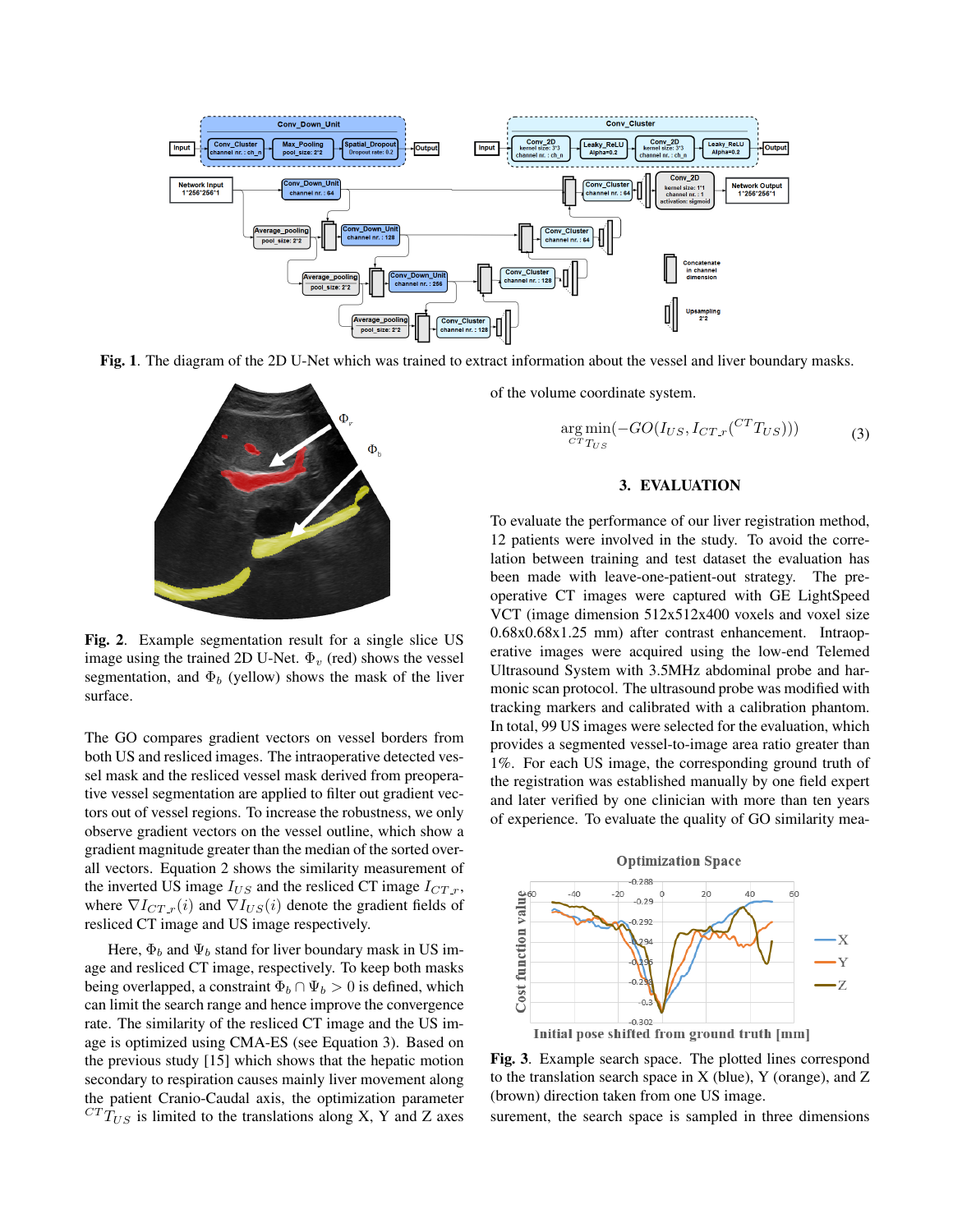and plotted around their ground truth. As shown in Figure 3, the search space is sampled with a wide scope: translational shift up to  $\pm$  50 mm. Despite several local minima, a global minimum on the ground truth always exists. A robust optimizer like CMA-ES is chosen to lead optimization to the global minimum. Considering the run-time performance of registration, the optimizer is set with a population of 100 and maximal iteration of 100. To evaluate the robustness and accuracy of the proposed method, the registration was repeated with initial poses shifted away from their ground truth in X, Y and Z axes. A threshold of 5 mm is applied to differentiate successful and failed registration. This threshold is chosen according to the common minimum ablation safety margin [16]. As shown in Figure 4, the registration has a high convergence rate beyond 80% within slight patient motions up to 30 mm. The robustness is decreased to 70% under a large amplitude patient motion of 31 mm to 80 mm. Even though 20% - 30% of the registration fails this rate is negligible because this error is dissolved within the next frames. To evaluate



Fig. 4. Success rate of the registration. The initial pose shifted from the ground truth shows an interval of ten sample steps. Each interval was separated into X (blue), Y (orange) and Z (brown) direction.

the accuracy of 2D-3D registration, a target region is defined by clinic experts for each patient data. After registration, the point cloud in the target region is transformed into the US image coordinate system using ground truth matrix and the registration matrix, respectively. The TRE is derived by calculating the root-mean-square (RMS) residual distances of those two transformed point clouds. An example of successful registration is shown in Figure 5. The results show that the registration has a high accuracy of  $1.97 \pm 1.06$  mm, 1.97  $\pm$  1.07 mm and 1.97  $\pm$  1.07 mm with initial translation along X, Y and Z axes of CT volume coordinate system respectively. The registration method is implemented with CUDA and evaluated on a laptop with Intel Core i7 7700HQ, 16 GB RAM and NVIDIA Geforce GTX 1050 (4 GB VRAM). The registration time cost is 420 ms on average. We also tested the computational effort with better hardware by upgrading the graphics card to an NVIDIA Geforce GTX 1080 Ti (11 GB VRAM), which provides six times as many cores and a higher clock rate. This results in an average computation time of 160 ms, which matches the frame rate of the US device and therefore can satisfy the requirement of speed for the needle guidance.



Fig. 5. Example of registration results. left: 2D US image, right: registered preoperative CT image.

#### 4. CONCLUSION

In this work, we have presented an automatic fast registration method for motion compensation in the procedure of liver tumor ablation. In contrast to other state-of-the-art methods, we focus on improving convergence range of registration. To this end, a 2D U-Net is proposed which can provide mask of vessel and liver boundary to stabilize similarity calculation and enlarge the convergence range of registration. Evaluation has been conducted with ultrasound images captured from 12 real patients. To perform the accuracy test, 99 ultrasound images were selected, where segmented vessel-to-image area ratio is higher than 1%. The result shows that the method has robustness of >80% success rate in near range [1mm-30mm] and >70% success rate in wide range [31mm-80mm] to the ground truth. The overall accuracy of registration is 1.97  $\pm$ 1.07 mm. Furthermore, thanks to the hardware acceleration the registration for each image can be finished in under 500 ms on a low-end device and in under 200 ms on a high-end device. This preliminary result shows the possibility of fast patient motion compensation during navigation of liver tumor ablation. Despite showing the promising registration results, the performance of our method still depends on visibility and mass of vessel structures in US images. The method fails when too few vessel structures are available in captured US images. Recent research works show the power of using generative adversarial networks (GAN)[17, 18] to address registration task, where the similarity measurement can be derived from the discrimination network, and the registration might be improved by using GAN in future work.

## Acknowledgement

This work has been funded by the EU and the federal state of Saxony-Anhalt, Germany under grant number ZS/2016/10/ 81684 and ZS/2016/04/78123 as part of the initiative Sachsen-Anhalt WISSENSCHAFT Schwerpunkte, and the Zhejiang Provincial Natural Science Foundation of China (SY19H180037).